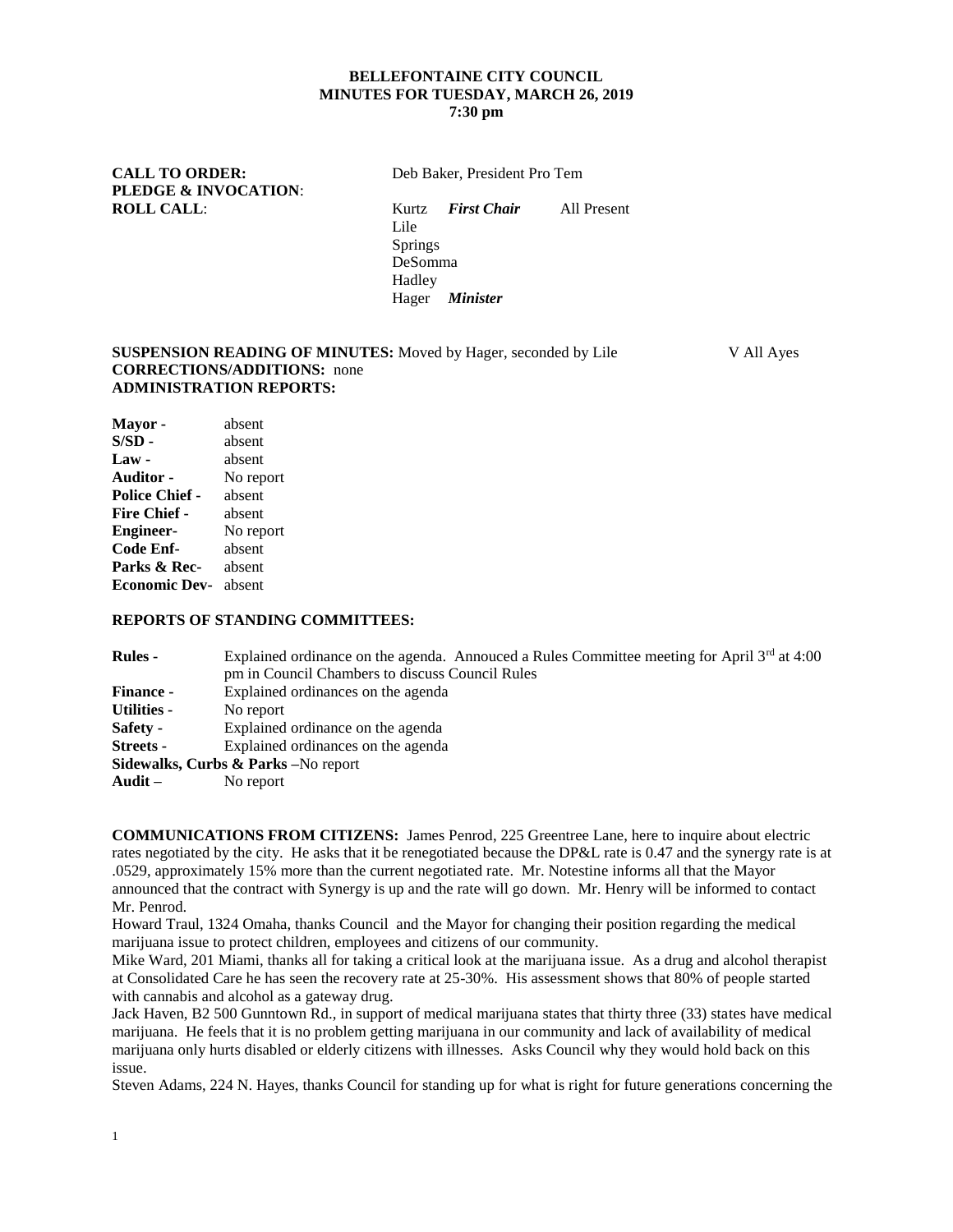medical marijuana debate.

# **INTRODUCTION OF ORDINANCES:**

#### **1. ORDINANCES FOR 1ST READING**

19-24 A. AN ORDINANCE AUTHORIZING THE SERVICE-SAFETY DIRECTOR AND/OR POLICE CHIEF TO ACCEPT A \$5,000 GRANT AWARD FROM WALMART AND DECLARING AN EMERGENCY IN THE CITY OF BELLEFONTAINE, OHIO. **SAFETY**

3RR- Moved by DeSomma, seconded by Hadley V All Ayes Passage-Adoption-

### **2. ORDINANCES FOR 2ND READING**

19-20 A. AN ORDINANCE AMENDING ORDINANCE 18-96 WHICH AUTHORIZED AND CREATED A NEW PROBATION OFFICER'S POSITION FOR BELLEFONTAINE MUNICIPAL COURT AND DECLARING AN EMERGENCY IN THE CITY OF BELLEFONTAINE, OHIO. **FINANCE**

| 3RR-      | Moved by Springs, seconded by Kurtz | V All Ayes |
|-----------|-------------------------------------|------------|
| Passage-  |                                     |            |
| Adoption- |                                     |            |

19-21 B. AN ORDINANCE AUTHORIZING AND DIRECTING THE CITY AUDITOR TO APPROPRIATE FUNDS FOR A \$5,000 CONTRIBUTION TO THE LOGAN COUNTY AGRICULTURAL SOCIETY FOR A NEW LOGAN COUNTY FAIR SHOW ARENA AND DECLARING AN EMERGENCY IN THE CITY OF BELLEFONTAINE, OHIO. **FINANCE**

| $3RR-$    | Moved by Springs, seconded by Kurtz | V All Ayes |
|-----------|-------------------------------------|------------|
| Passage-  |                                     |            |
| Adoption- |                                     |            |

19-22 C. AN ORDINANCE AUTHORIZING THE HIRING OF PART-TIME SEASONAL EMPLOYEES FOR SUMMER 2019 EMPLOYMENT FOR THE STREET DEPARTMENT, AUTHORIZING APPROPRIATIONS THEREFORE AND DECLARING AN EMERGENCY IN THE CITY OF BELLEFONTAINE, OHIO. **FINANCE**

| $3RR-$    | Moved by Springs, seconded by Kurtz | V All Ayes |
|-----------|-------------------------------------|------------|
| Passage-  |                                     |            |
| Adoption- |                                     |            |

19-23 D. AN ORDINANCE AUTHORIZING THE HIRING OF A PART-TIME SEASONAL EMPLOYEE FOR THE CITY UTILITY'S OFFICE FOR SPRING/SUMMER 2019 EMPLOYMENT AND DECLARING AN EMERGENCY IN THE CITY OF BELLEFONTAINE, OHIO. **FINANCE**

| 3RR-      | Moved by Springs, seconded by Kurtz | V All Ayes |
|-----------|-------------------------------------|------------|
| Passage-  |                                     |            |
| Adoption- |                                     |            |

# **3. ORDINANCES FOR 3RD READING**